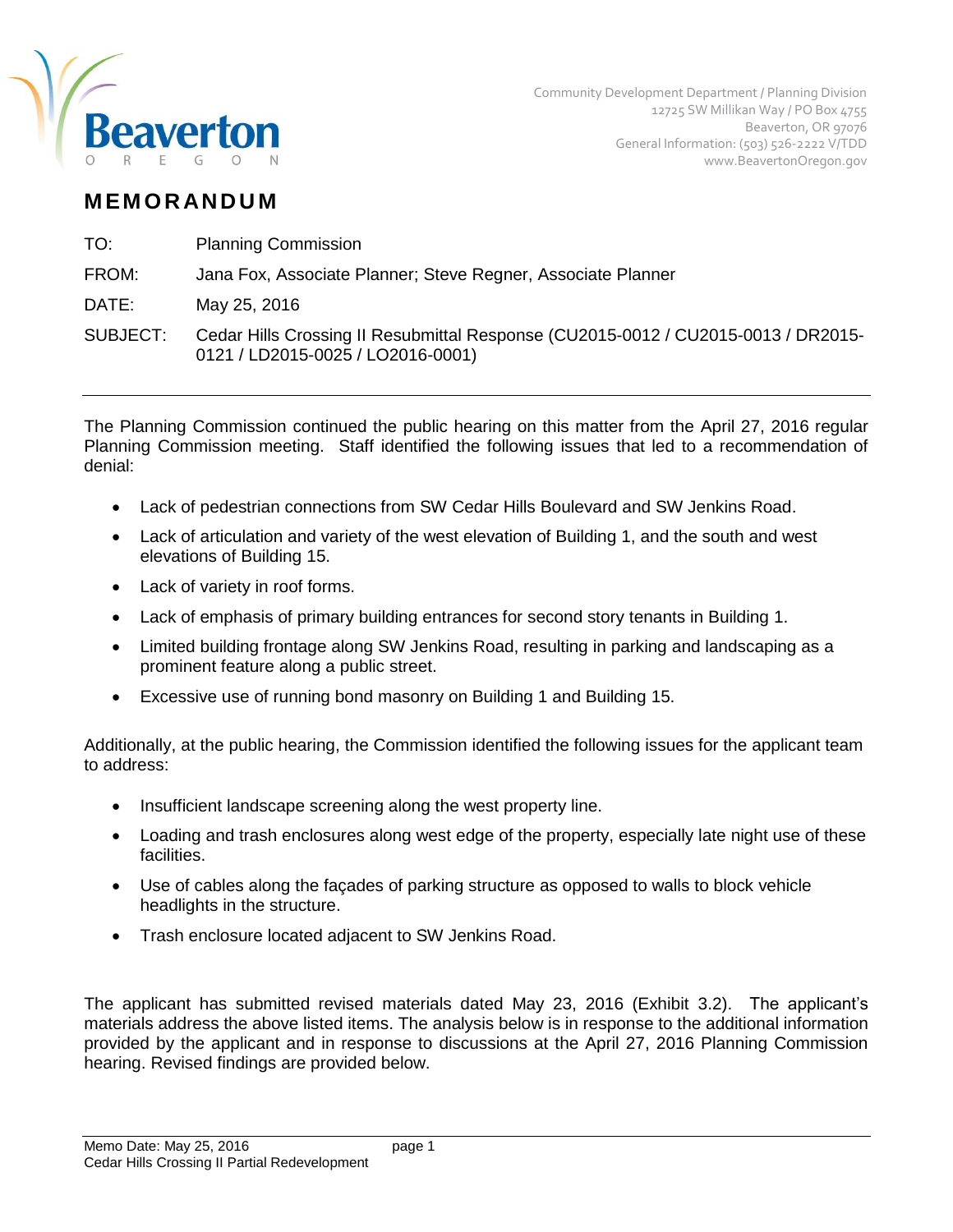# **Facilities Review**

The applicant has provided a revised site plan, Sheet C2.0, showing two additional pedestrian connections from Cedar Hills Boulevard, one at the southern end of Existing Retail Building 2, and one at the northern end of Existing Retail Building 2. Additionally, the applicant has revised the pedestrian walkway linking Proposed Building 15 to Proposed Building 1, creating more a direct route.

Staff provides the following revised findings related to Facilities Review Criteria F.

#### *F. There are safe and efficient vehicular and pedestrian circulation patterns within the boundaries of the development.*

The on-site circulation system provides three new pedestrian pathways from SW Cedar Hills Boulevard, and three new pedestrian pathways from SW Jenkins Road. While Buildings 1 and 2 are centrally located on site, the pedestrian paths provide direct links to the buildings from the public streets. Where pedestrian paths cross vehicle drive aisles, concrete is proposed to delineate the crossing. Furthermore, the applicant proposes to construct a striped, at grade asphalt path to connect the redevelopment area to SW Walker Road. This will function as a temporary pedestrian connection until future phases are constructed. The proposed vehicular and pedestrian connections provide safe and efficient circulation patterns.

#### **Therefore, the Committee finds that the proposal meets the criteria.**

# **Conditional Use CU2015-0012**

Staff found that the applicant's original proposal did not meet the Facilities Review Criteria F, as such, staff was unable to recommend approval for the Conditional Use Permit request to operate a Medical Clinic in the Community Service Zone. The applicant's revised submittal has provided additional pedestrian connections, as described above, which has resulted in revised staff findings for Facilities Review Criteria F. In response staff provides the following revised response to the Conditional Use approval criteria.

## **Section 40.03.1 Facilities Review Approval Criteria:**

*The applicant for development must establish that the application complies with all relevant standards in conformance with Section 50.25.1.B and all the following criteria have been met:* 

#### **Facilities Review Approval Criteria Section 40.03.1.A-L**

Staff has reviewed the applicable Facilities Review criteria in Attachment A to this report. Staff cites the findings presented in Attachment A in response to the Facilities Review approval criteria. As identified in Attachment A, above, the proposal meets Criteria A-L, and therefore meets the criterion for approval.

#### **Therefore, the Committee finds that the proposal meets the criteria.**

#### **Recommendation**

Based on the facts and findings presented, staff recommends **APPROVAL** of **CU2015-0012 (Cedar Hills Crossing II Partial Redevelopment).** Should the Planning Commission find that the application meets the approval criteria, staff has recommended conditions of approval in Attachment G.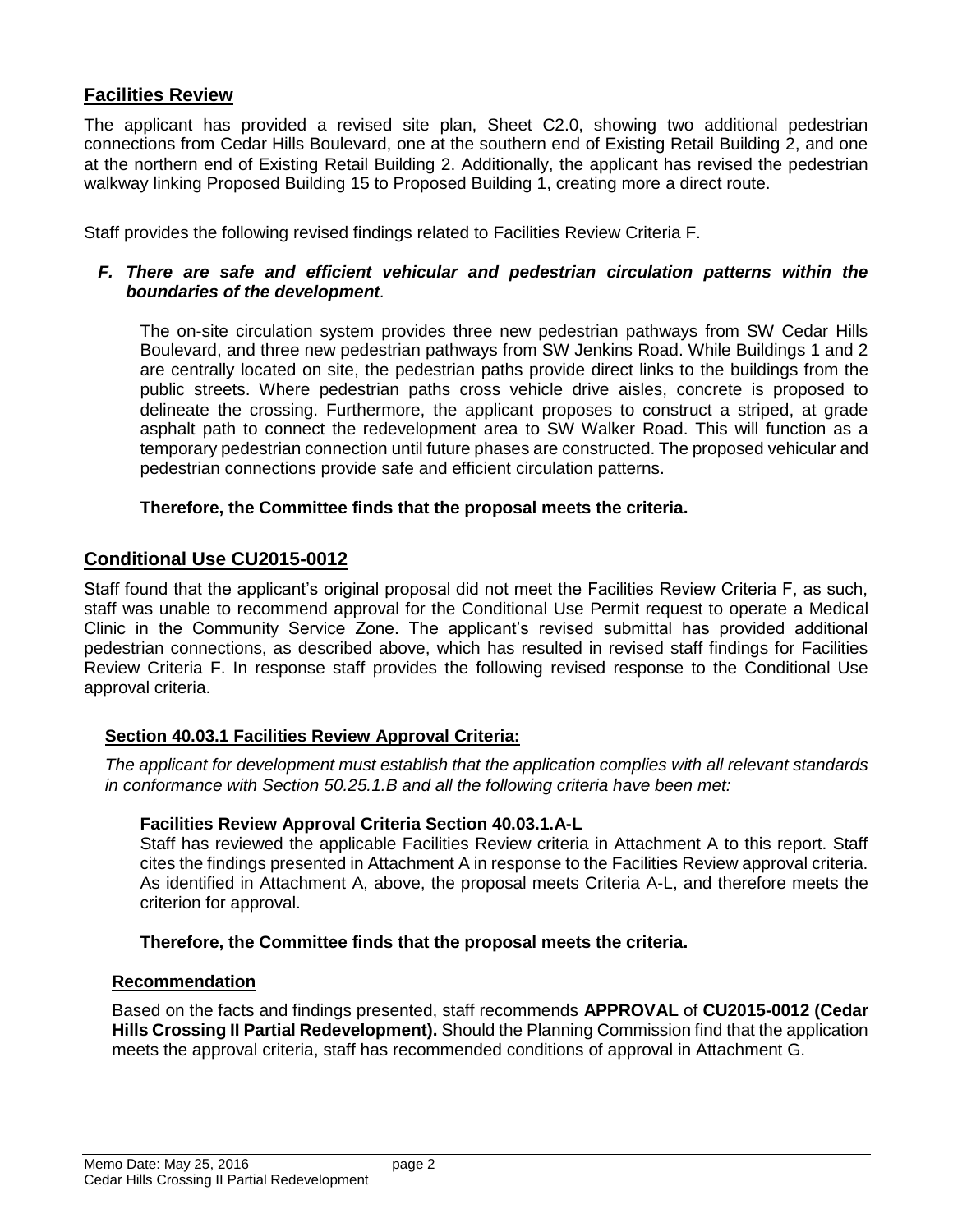# **Conditional Use CU2015-0013**

Staff found that the applicant's original proposal did not meet the Facilities Review Criteria F, as such, staff was unable to recommend approval for the Conditional Use Permit request for extended hours of operation for several tenant spaces. The applicant's revised submittal has provided additional pedestrian connections, as described above, which has resulted in revised staff findings for Facilities Review Criteria F. In response staff provides the following revised response to the Conditional Use approval criteria.

# **Section 40.03.1 Facilities Review Approval Criteria:**

*The applicant for development must establish that the application complies with all relevant standards in conformance with Section 50.25.1.B and all the following criteria have been met:* 

#### **Facilities Review Approval Criteria Section 40.03.1.A-L**

Staff has reviewed the applicable Facilities Review criteria in Attachment A to this report. Staff cites the findings presented in Attachment A in response to the Facilities Review approval criteria. As identified in Attachment A, above, the proposal meets Criteria A-L, and therefore meets the criterion for approval.

#### **Therefore, the Committee finds that the proposal meets the criteria.**

#### **Recommendation**

Based on the facts and findings presented, staff recommends **APPROVAL** of **CU2015-0013 (Cedar Hills Crossing II Partial Redevelopment).** Should the Planning Commission find that the application meets the approval criteria, staff has recommended conditions of approval in Attachment G.

## **Land Division LD2015-0025**

Staff found that the applicant's original proposal did not meet the Facilities Review Criteria F, as such, staff was unable to recommend approval for the Land Division. The applicant's revised submittal has provided additional pedestrian connections, as described above, which has resulted in revised staff findings for Facilities Review Criteria F. In response staff provides the following revised response to the Land Division approval criteria.

## **Section 40.03.1 Facilities Review Approval Criteria:**

*The applicant for development must establish that the application complies with all relevant standards in conformance with Section 50.25.1.B and all the following criteria have been met:* 

## **Facilities Review Approval Criteria Section 40.03.1.A-L**

Staff has reviewed the applicable Facilities Review criteria in Attachment A to this report. Staff cites the findings presented in Attachment A in response to the Facilities Review approval criteria. As identified in Attachment A, above, the proposal meets Criteria A-L, and therefore meets the criterion for approval.

## **Therefore, the Committee finds that the proposal meets the criteria.**

#### **Recommendation**

Based on the facts and findings presented, staff recommends **APPROVAL** of **LD2015-0025 (Cedar Hills Crossing II Partial Redevelopment).** Should the Planning Commission find that the application meets the approval criteria, staff has recommended conditions of approval in Attachment G.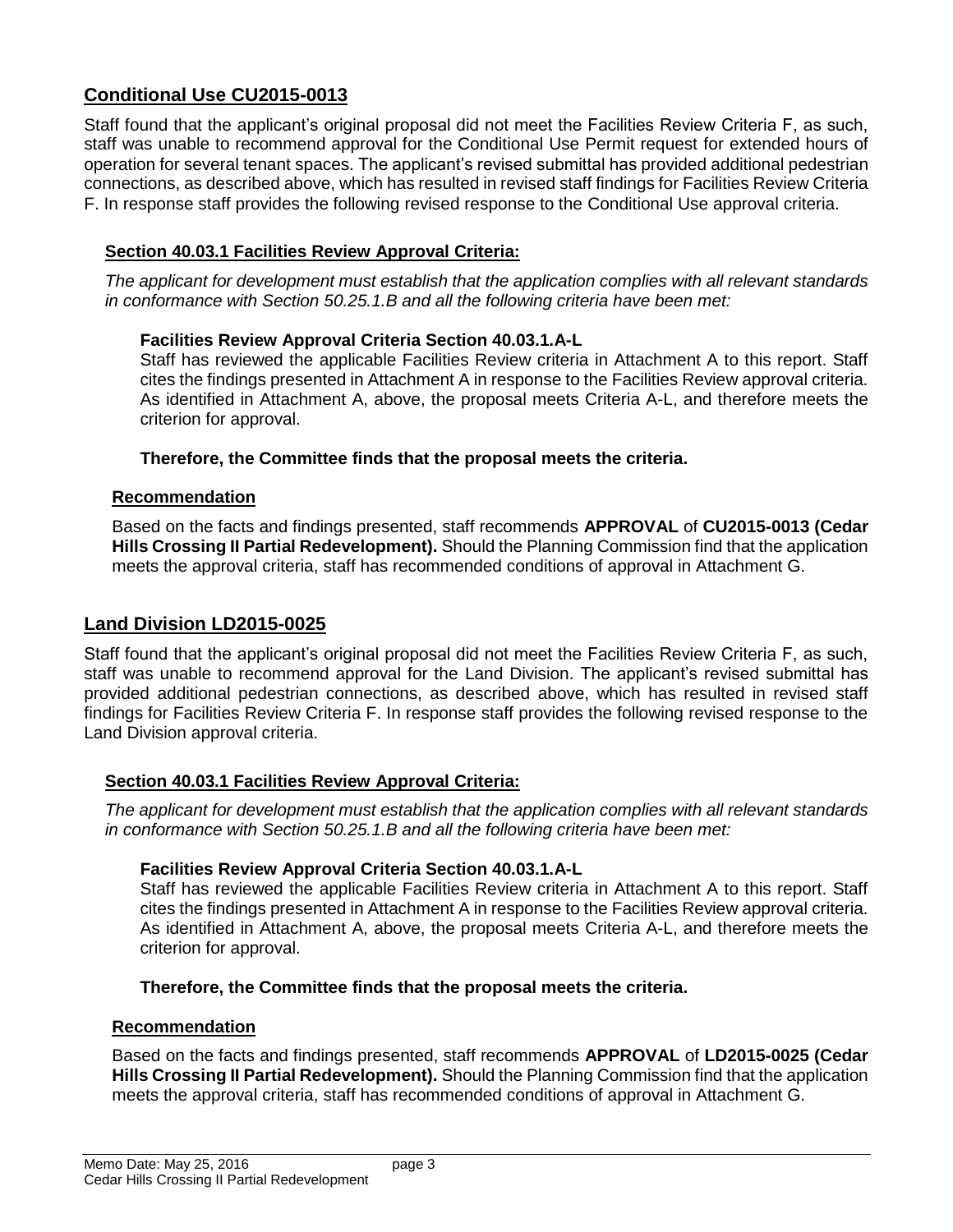# **Loading Determination LD2016-0001**

Staff found that the applicant's original proposal did not meet the approval criteria 4, as such, staff was unable to recommend approval for the Loading Determination. The applicant's revised submittal has provided additional pedestrian connections, as described above, which has resulted in revised staff findings for approval criteria 4. In addition staff provided revised findings in response to Planning Commission discussion related to loading hours. In response staff provides the following revised response to the Loading Determination approval criteria.

#### **Section 40.50.15.1.C Loading Determination Approval Criteria:**

#### *3. The determination will not create adverse impacts, taking into account the total gross floor area and the hours of operation of the use.*

The applicant states that the medical clinic and retail uses in proposed Building 1 will operate between 7 a.m. and 10 p.m. The recreational facility, bowling alley, and restaurant in Building 1 will operate before 7 a.m. and/or after 10 p.m. A Conditional Use for hours of operation has been applied for and is under consideration concurrently with this application. Loading for the retail uses in Building 1 will occur via small trucks and delivered through the front door of the business. The applicant contends that small delivery trucks can fit within standard parking spaces. The applicant has provided revised narrative findings which propose the loading berth west of Building 1 only be utilized for loading only between the hours of 8:00 am and 5:00 pm. Staff concurs that the proposed loading hours are reasonable to minimize disruptions to the adjacent residential uses. Staff recommends a condition of approval that signage limiting the hours of loading be installed prior to occupancy.

Building 15 is a proposed restaurant which will provide loading during non-peak hours within standard parking spaces. The proposed restaurant is under 7,000 square feet in area and the applicant contends can be served adequately with the proposed loading in standard parking spaces.

The applicant states that while loading is provided along the west property line, which is adjacent to residentially zoned property. The applicant provides a vegetated buffer between the residential property and the development which screens the loading area. The proposed loading area is screened from adjacent residential uses. Staff recommend a condition of approval that the pedestrian path along the west end of Building 1 be continued to the parking area to provide safe loading and unloading of vehicles outside of the drive aisle.

Staff concurs that given the unit makeup of the facility the proposed loading spaces can adequate serve the proposed development without adverse impacts.

#### **Therefore, staff finds that, by meeting the conditions of approval the criterion is met.**

#### *4. There are safe and efficient vehicular and pedestrian circulation patterns within the boundaries of the site and in connecting with the surrounding circulation system.*

Staff cite the Facilities Review Criteria F which respond to this criterion in detail. Staff finds that the application provides safe and efficient vehicular and pedestrian circulation patterns.

## **Therefore, staff finds that the proposal meets the criterion.**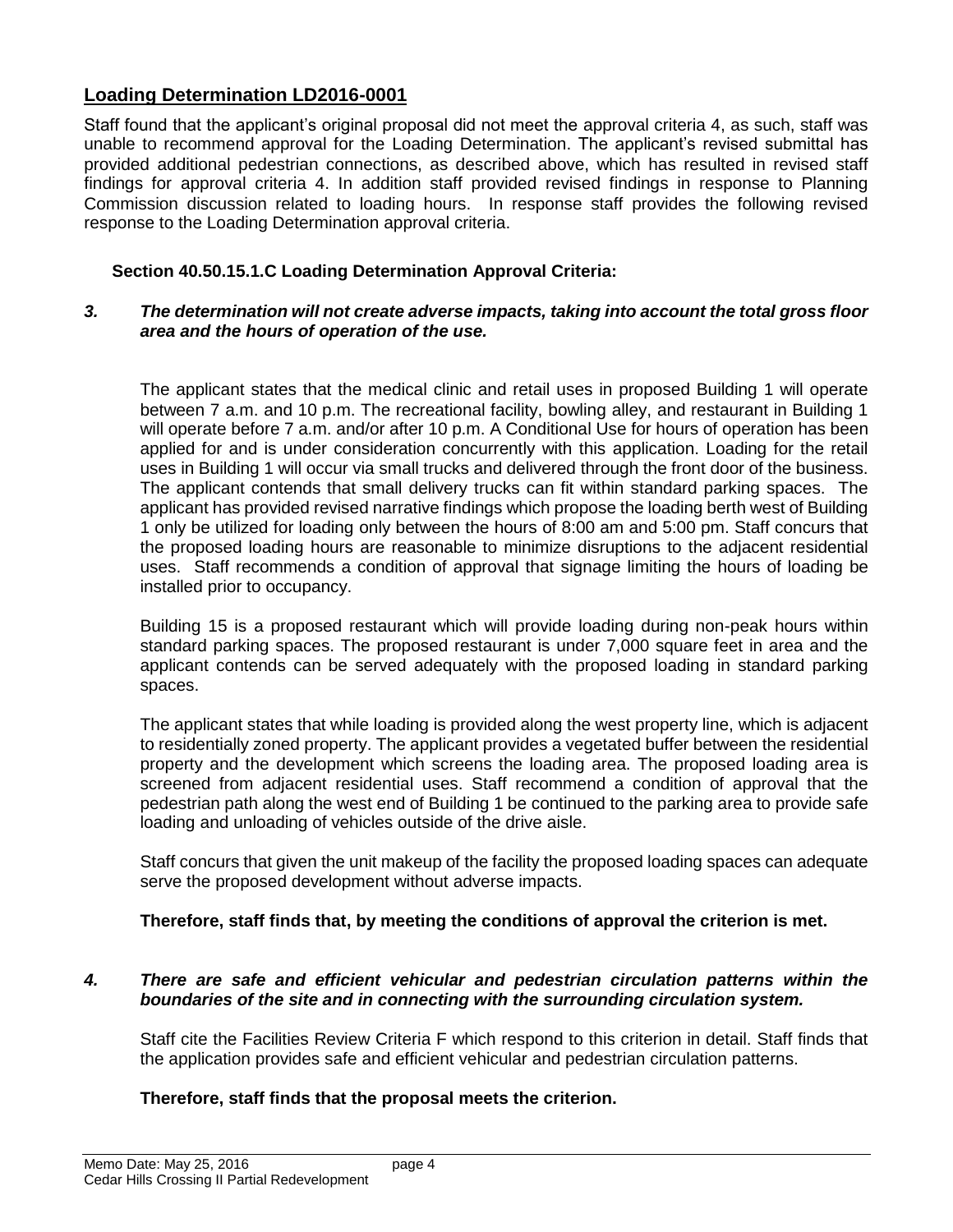#### **Recommendation**

Based on the facts and findings presented, staff recommends **APPROVAL** of **LO2016-001 (Cedar Hills Crossing II Partial Redevelopment).** Should the Planning Commission find that the application meets the approval criteria, staff has recommended conditions of approval in Attachment G and this memorandum.

## **Revised Condition of Approval for LO2016-0001:**

2. Prior to occupancy the applicant shall provide temporary loading zone signage to the 10 parking spaces west of Building 1 which limit the loading, including waste removal, to between the hours of 8:00 am and 5:00 pm. (Planning/JF & SR)

# **Design Review DR2015-0121**

Staff found that the applicant's original proposal did not meet several Design Review Guidelines relating to building articulation and building location, nor did the proposal meet Facilities Review Criteria F relating to on-site circulation. As such, staff recommended Denial of the Design Review request. The applicant's revised submittal has provided elevations showing additional building articulation, drive aisle a farmer's market structure along SW Jenkins Boulevard, and additional pedestrian connections. In response staff provides the following revised responses to the Design Review approval criteria and Design Guidelines.

#### **Section 40.03.1 Facilities Review Approval Criteria:**

*The applicant for development must establish that the application complies with all relevant standards in conformance with Section 50.25.1.B and all the following criteria have been met:* 

#### **Facilities Review Approval Criteria Section 40.03.1.A-L**

Staff has reviewed the applicable Facilities Review criteria in Attachment A to this report. Staff cites the findings presented in Attachment A in response to the Facilities Review approval criteria. As identified in Attachment A, above, the proposal meets Criteria A-L, and therefore meets the criterion for approval.

#### **Therefore, the Committee finds that the proposal meets the criteria.**

## **Section 40.20.15.3.C Design Review Approval Criteria:**

#### *3. For proposals meeting Design Review Three application thresholds numbers 1 through 6, the proposal is consistent with all applicable provisions of Sections 60.05.35 through 60.05.50 (Design Guidelines).*

Staff cites the Design Guidelines Analysis at the end of this Design Review section, which evaluates the project as it relates the applicable Design Review Guidelines found in Section 60.05 of the Development Code. Staff reviews each Guideline with respect to the applicability of the Guideline to the project, the applicant's response, and illustrative representation of the proposal. Staff provides an evaluation of the proposal in relation to the Guideline and a statement as to whether the Guideline is met below. Staff has no recommendation on the following design guidelines: 60.05.35.2.A (Roof Forms), 60.05.35.3.B (Primary Entrances), 60.05.35.4.B (Running Bond Discouraged), and 60.05.35.63A (Location Along Streets). The Commission should evaluate the merit of the applicant's proposal as it relates to these Guidelines.

## **Staff has no recommendation.**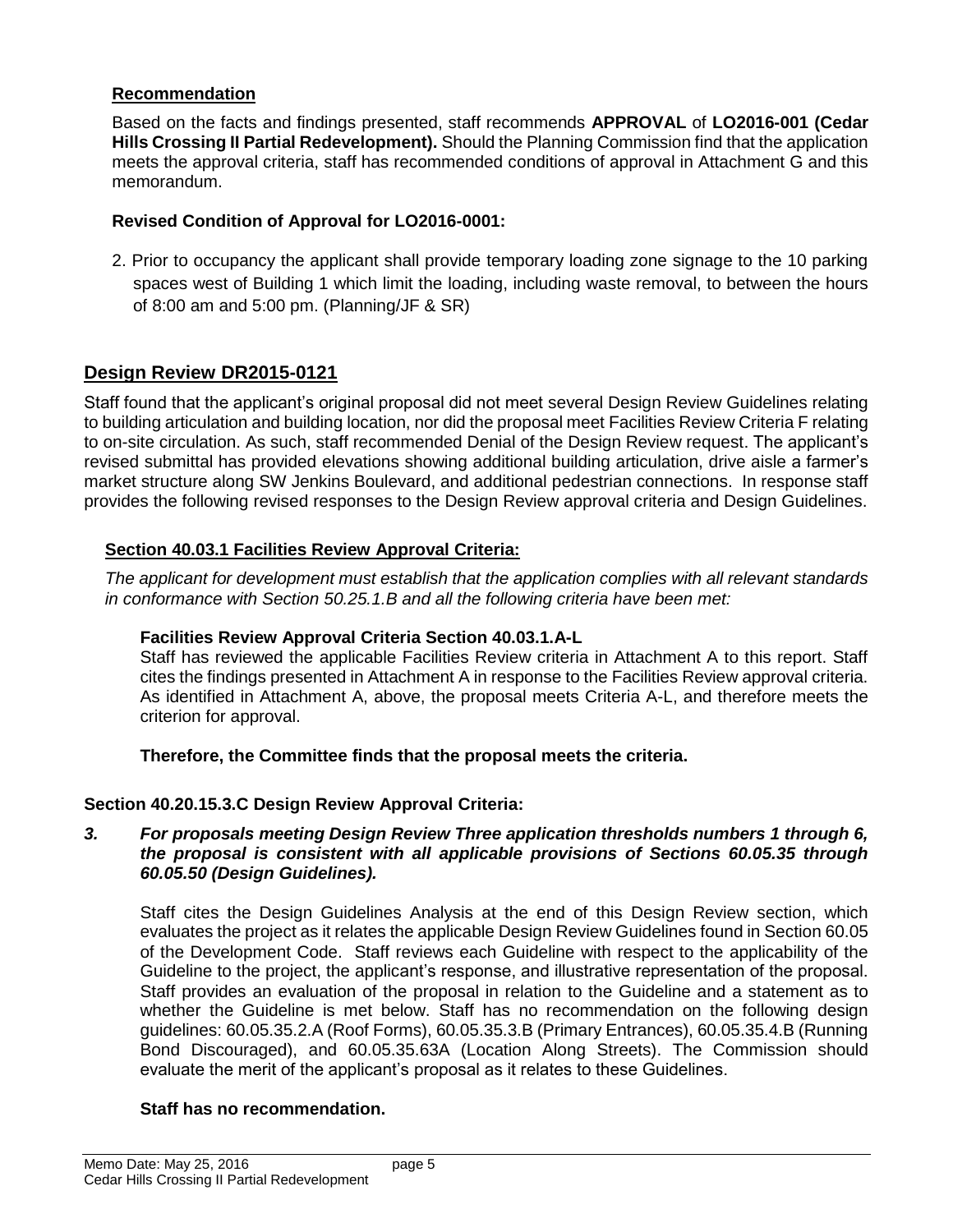## **60.05.35** *Building Design and Orientation Guidelines.*

#### *1. Building Elevation Design Through Articulation and Variety*

B. *Building elevations should be varied and articulated to provide visual interest to pedestrians. Within larger projects, variations in architectural elements such as: building elevations, roof levels, architectural features, and exterior finishes should be provided. (Standard 60.05.15.1.A and B)*

#### *Building 1 (Multi-tenant)*

The applicant states that the elevations are pedestrian in nature, the south and east elevations are given visual interest and articulation with materials and color changes, plane offsets at pilasters and columns, glazed storefronts, steel headers, decorative concrete wall bases and sills, projecting canopies, and massing and parapet height variations. The applicant states that the west and north elevations use landscaping to provide visual interest in addition to architectural features. Staff concurs that the south and east elevations provide varied architectural treatments. The north elevation is generally outside the public view and located between the parking structure and Building 1, which are in close proximity. The applicant has provided revised west elevations which show the use of trellis wall panels in which Star Jasmine plants are proposed to provide architectural interest to the residential properties to the west. Staff find that Building 1 provides sufficient articulation and variety to meet the guideline.

## *Building 15 (Restaurant)*

The applicant states that Building 15 is highly articulated through material changes, storefront windows, massing changes, canopies and a pitched roof exposing timber framing. The applicant has provided revised plans showing increased articulation and materials changes for Building 15, staff concurs with the applicant that Building 15 provides sufficient articulation and variety to meet the guideline. Staff concur that the east, north and a portion of the south elevation are adequately architecturally treated.

## **Therefore staff find the Guideline is met.**

*D. Buildings should promote and enhance a comfortable pedestrian scale and orientation. This guideline does not apply to buildings in industrial districts where the principal use of the building is manufacturing, assembly, fabricating, processing, packing, storage, wholesale or distribution activities. (Standard 60.05.15.1.B)* 

## *Building 15 (Restaurant)*

The applicant states that the outdoor seating terrace at the east end of the building abuts the public sidewalk and is intended to activate the internal entrance from SW Jenkins Road. The north elevation, which contains the primary entrance also contains awnings to provide pedestrian cover. The south and west elevations incorporate murals, windows, and materials changes are visually interesting for pedestrians. Staff concurs that the building promotes a comfortable pedestrian scale.

#### **Therefore, by meeting the conditions of approval, staff finds the Guideline is met.**

*E. Building elevations visible from and within 200 feet of an adjacent street or major parking area should be articulated with architectural features such as windows, dormers, off-setting walls, alcoves, balconies or bays, or by other design features that reflect the building's structural system. Undifferentiated blank walls facing a street, common green, shared court, or major parking area should be avoided. (Standards 60.05.15.1.B, C, and D)*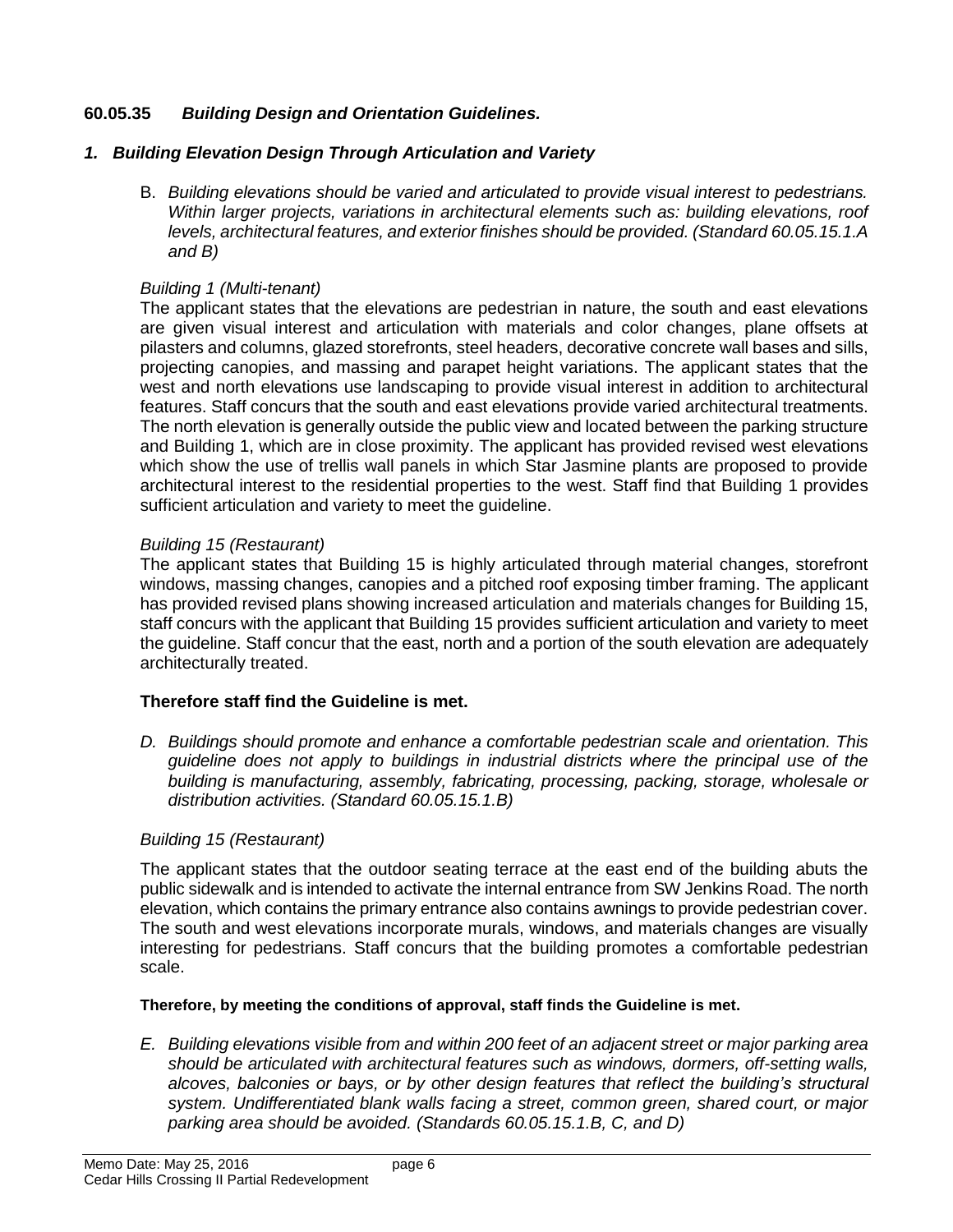#### *Building 15 (Restaurant)*

The applicant states that design features include an exterior fireplace, a gabled roof, a sheltering canopy, a variety of materials and masses as well as murals and a glazed storefront system. Staff concurs that all elevations are adequately emphasized.

#### **Therefore, by meeting the conditions of approval, staff finds the Guideline is met.**

#### *2. Roof Forms as Unifying Elements*

A. *Roof forms should be distinctive and include variety and detail when viewed from the street. Sloped roofs should have a significant pitch and building focal points should be highlighted. (Standards 60.05.15.2.A and B)*

#### *Building 1 (Multi-tenant)*

The applicant has provided additional narrative findings that state that the south elevation of Building 1 is visually separated into five distinct areas using materials, color, articulation, and height variations with modulation to provide the variety and detail intended. The applicant has not proposed any changes to the roof forms, with the exception of the addition of recessed soldier coursing at the parapet which will provide some shadow and visual interest to the parapet. As such, the Planning Commission should evaluate whether the proposed roof forms comply with the Guideline.

#### **Staff has no recommendation.**

#### *3. Primary building entrances*

*B. Special attention should be given to designing a primary building entrance that is both attractive and functional. Primary entrances should incorporate changes in mass, surface, or finish to emphasize the entrance. (Standard 60.05.15.3.B)*

#### *Building 1 (Multi-tenant)*

The applicant provides additional narrative findings that state that the second level entrances of Building 1 are directly accessible from the second level of the parking structure which is efficient and convenient for the medical clinic and office suites on the second floor. Additionally the applicant sates that the majority of clients will arrive by vehicle on the second floor of the parking structure but careful and thorough wayfinding signs will be provided throughout the project and at major intersections to ensure visitors who arrive by foot can find the clinic via the stairs and elevator. The second floor entrances are not clearly delineated or visible to those entering the site from the north, south or east who may see signs for businesses but no clear path to the businesses. The applicant has stated that wayfinding will be provided in order to direct pedestrians to these tenant spaces. As such, the Planning Commission should evaluate whether the proposed primary building entrances comply with the Guideline.

#### **Staff has no recommendation.**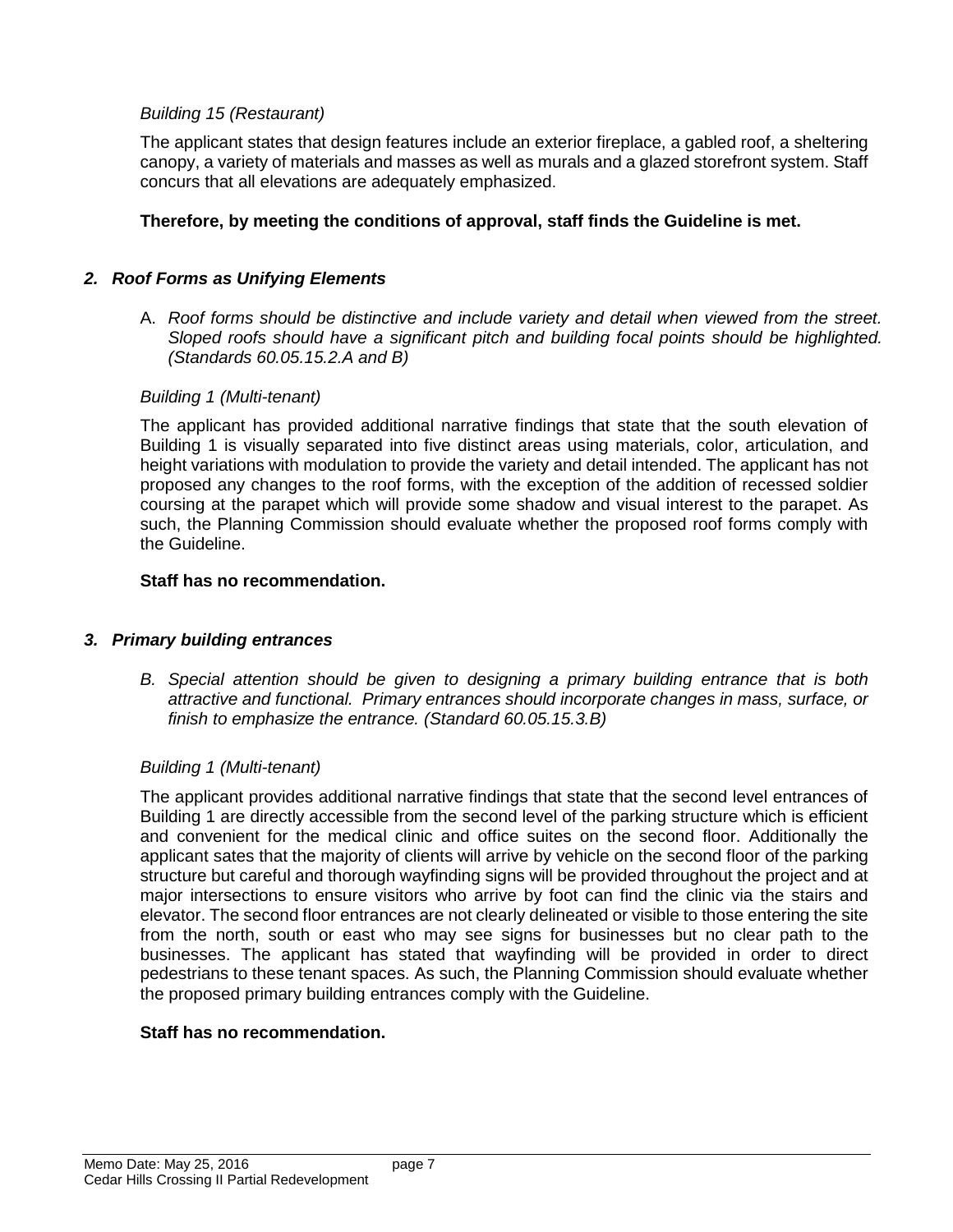#### *4. Exterior Building Materials*

*B. Where masonry is used for exterior finish, decorative patterns (other than running bond pattern) should be considered, especially at entrances, building corners and at the pedestrian level. These decorative patterns may include multi-colored masonry units, such as brick, tile, stone, or cast stone, in a layered or geometric pattern, or multi-colored ceramic tile bands used in conjunction with materials such as concrete. This guideline does not apply to developments in Industrial zones, where masonry is used for exterior finishes. (Standards 60.05.15.4.B and C)*

#### *Building 1 (Multi-tenant) & Building 15 (Restaurant)*

The applicant provides additional narrative findings which state that brick soldier coursing which define the building parapets are recessed slighting to create a shadow line. The applicant points out that Norman sized bricks are longer than traditional bricks which create a more horizontal linear appearance than traditional brick. The applicant also points out that large areas of brick are intentionally left in order to allow for murals. Staff notes that outside the mural areas brick in running bond pattern is used in the majority of areas as a primary exterior finish without many changes to the running bond pattern, except at the parapet and around the windows where soldier coursing is proposed. As such, the Planning Commission should evaluate whether the proposed exterior building materials comply with the Guideline.

#### **Staff has no recommendation.**

#### *6. Building Location and Orientation in Commercial and Multiple Use Zones.*

A. *Buildings should be oriented toward and located within close proximity to public streets and public street intersections. The overall impression, particularly on Class 1 Major Pedestrian Routes, should be that architecture is the predominant design element over parking areas and landscaping. Property size, shape and topographical conditions should also be considered, together with existing and proposed uses of the building and site, when determining the appropriate location and orientation of buildings*. *(Standard 60.05.15.6.A and B)*

The applicant has provided revised narratives and plans addressing this Guideline. The revised plans show angled parking along the private drive aisle the applicant refers to as Charles Bernard Drive adjacent to Building 1. The applicant also provides plans for a covered open market structure along SW Jenkins Road to provide architecture along the street.

The applicant contends that the addition of angled parking in lieu of 90 degree parking along Charles Bernard Drive ensures that the drive functions as a public street and therefore the building is oriented along a drive that functions as a public street. Staff is concerned that the drive aisle is not a public street as intended by the guideline. If Charles Bernard Drive were a public street Building 1 would be oriented toward a public street.

Additionally, the applicant provides plans showing an open sided covered structure referred to as a market area along SW Jenkins Road in order to bring architecture to the public street frontage. While the structures are well designed, the parking fields and landscaping are still predominant features that can be viewed through the open air structure, particularly when it is not in use. The applicant notes that if the market structure is included in street frontage coverage would be 39% which would meet the Design Standard of 35%. Staff notes that open air structures are not counted in street frontage calculations as they are do not contain floor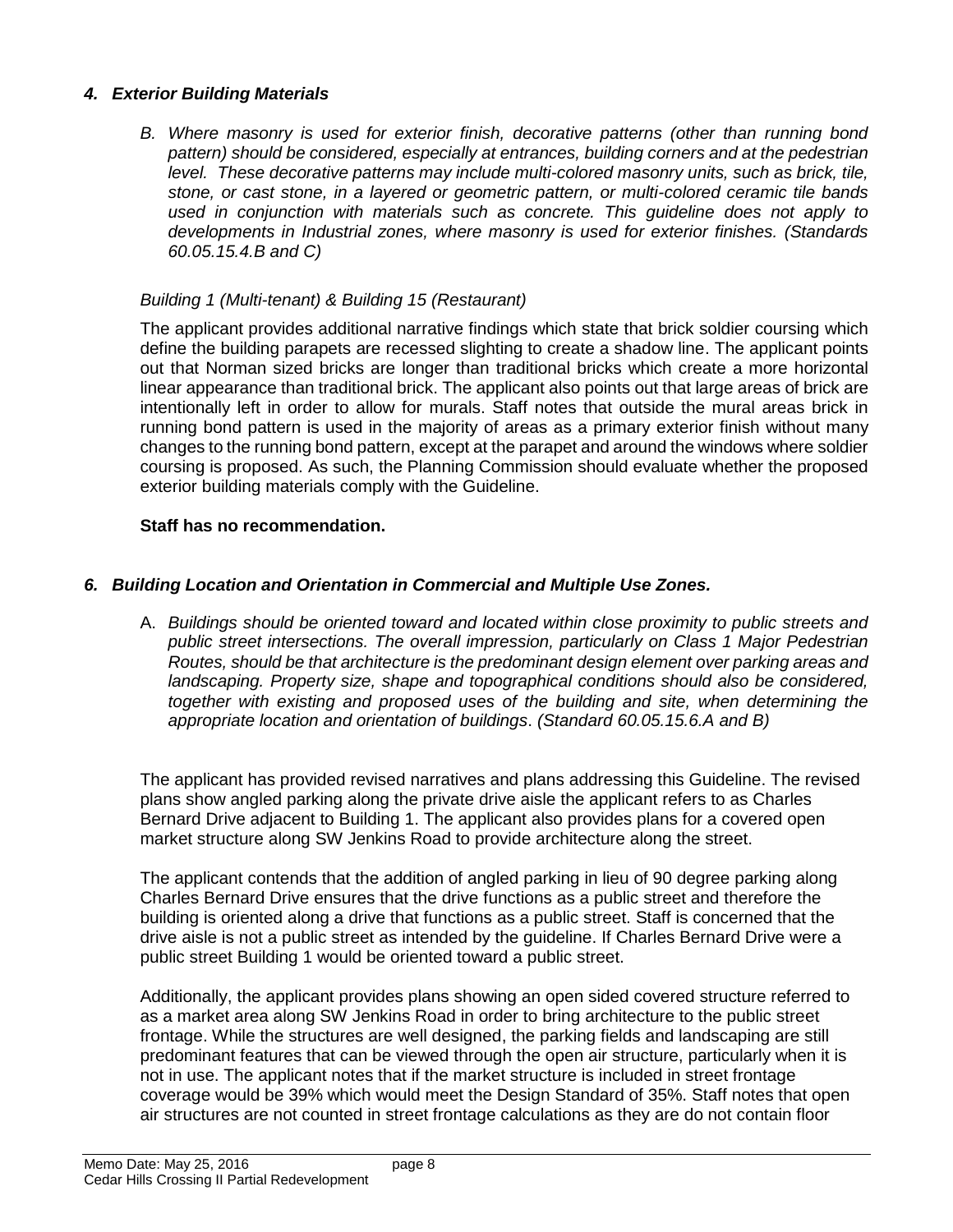area. As such, the Planning Commission should evaluate whether the proposed building locations comply with the Guideline.

## **Staff has no recommendation.**

# *8. Ground Floor Elevations on Commercial and Multiple Use Buildings.*

A. *Excluding residential only development, ground floor building elevations should be pedestrian oriented and treated with windows, display areas or glass doorway openings to the extent*  possible and where appropriate to the design and use of the building. This quideline *particularly applies to ground floor building elevations situated along Major Pedestrian Routes*. (Standard 60.05.15.8.A)

## *Building 15 (Restaurant)*

The applicant states that the glazed area of the building is appropriate to its use as a restaurant. The south elevation along SW Jenkins Road has several murals and windows to break up the running bond masonry. Staff concurs that the ground floor elevations are pedestrian oriented and treated with windows and display areas.

## **Therefore, staff finds the Guideline is met.**

# **60.05.50** *Lighting Design Guidelines*

#### **1.** *Lighting should minimize direct and indirect glare impacts to abutting and adjacent properties and streets by incorporating lens-shields, shades or other measures to screen the view of light sources from residences and streets.*

The applicant states that lighting is provided in all required areas of the site. The lighting plan shows areas of light shed over 0.5 at the property lines to the west. Staff recommends a condition of approval that prior to Site Development permit issuance the applicant provide a revised lighting plan showing compliance with the Technical Lighting Standards. Additionally the applicant has provided conflicting plans, some of which show solid screening to block headlight glare on the parking structure, on others the solid screening is not provided. Staff recommends a condition of approval that solid screening be provided around each level of the parking garage to ensure that headlights do not shine into adjacent properties or portions of the site. In order to reduce the glare of the pole mounted luminaries on the top of the parking structure which are a significant height above the adjacent residential properties staff recommends a condition of approval all lights on the roof of the parking structure be set back a minimum of 18.5 feet from the external walls of the structure.

## **Therefore, staff finds that by meeting the conditions of approval the Guideline is met.**

## **Summary**

In the April 20, 2015 staff report for the Design Review application, staff provided recommended findings for denial on the application's failure to provide sufficient evidence to demonstrate that Design Guidelines 60.05.35.1.B (Articulation and Variety), 60.05.35.1.D (Pedestrian Orientation), 60.05.35.1.E (Undifferentiated Blank Walls), 60.05.35.2.A (Roof Forms), 60.05.35.3.B (Primary Entrances), 60.05.35.4.B (Running Bond Discouraged), 60.05.35.63A (Location Along Streets), and 60.05.35.8.A (Glazing on Ground Floors) have been met. The applicant provided supplemental materials, including revised drawings and narrative responses on May 23, 2016. In review of the revised materials staff finds